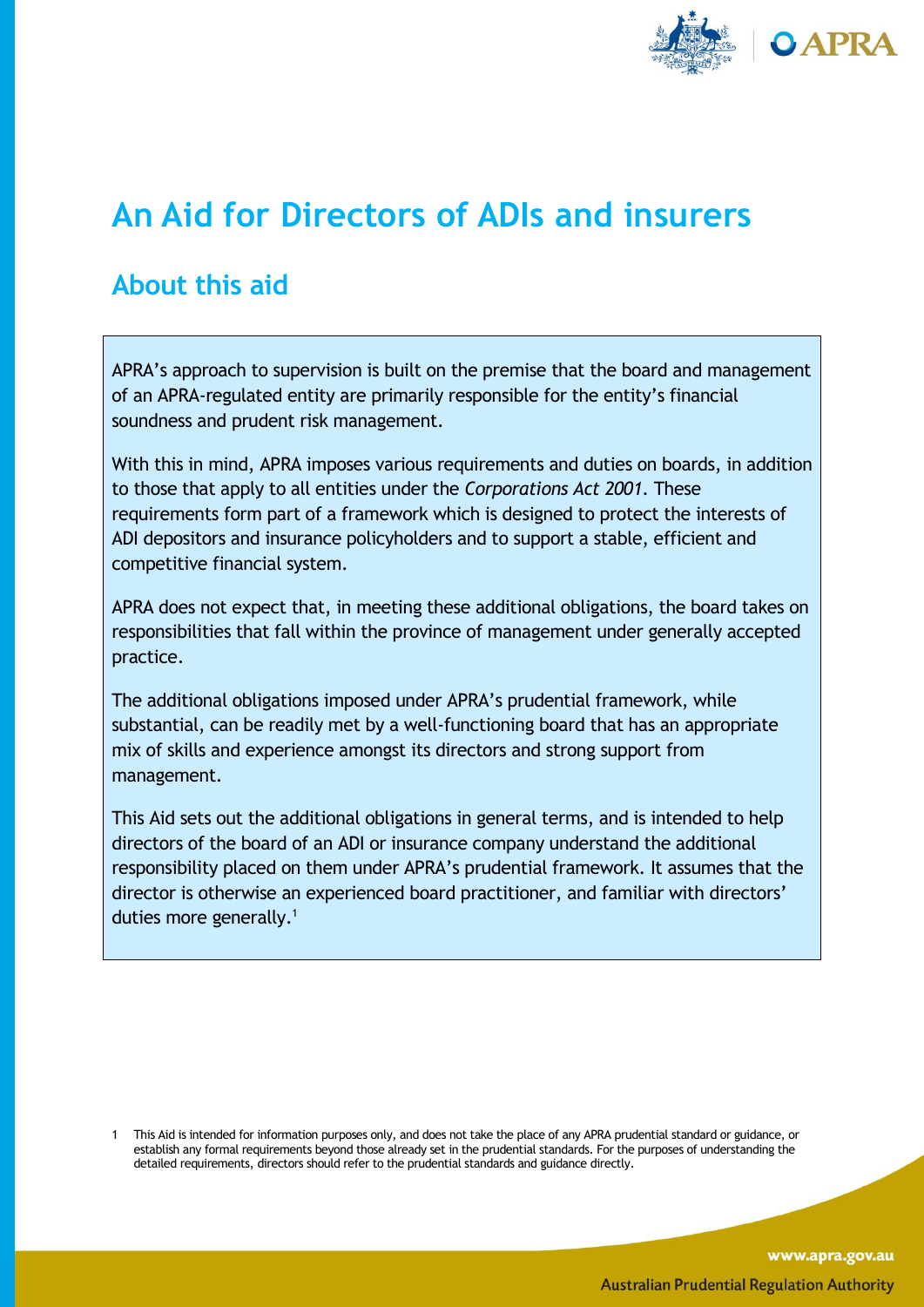#### **What is the purpose of APRA regulation?**

Authorised deposit-taking institutions (ADIs) and life and general insurance companies are subject to the governance requirements that apply to any other company, including the *Corporations Act 2001* (Corporations Act). For those companies that are publicly listed, the Australian Securities Exchange Corporate Governance Council's Corporate Governance Principles and Recommendations $2$  are also relevant.

ADIs and insurance companies are also subject to prudential regulation by APRA. There are two primary purposes that prudential regulation seeks to fulfil:

 To protect the interests of depositors and policyholders $3$ 

The efficient functioning of the financial system is dependent on the promises to depositors and policyholders being met in full and on time. It is also critical that they have confidence in the safety of future payments due to them. Yet many lack the capacity, due to the nature of their interests and the complexity of banking and insurance businesses, to make informed judgements about the financial soundness and longer term viability of the financial institutions with which they deal. Through setting appropriate standards and undertaking active supervision, prudential regulation seeks to instil confidence in the community that regulated institutions are operating in a safe and sound manner.

- 2 This Aid assumes a working knowledge of general directors' duties set out in the *Corporations Act 2001* and, for directors of listed companies, the Australian Securities Exchange Corporate Governance Council's Corporate Governance Principles and Recommendations. See [http://www.asx.com.au/regulation/corporate-governance](http://www.asx.com.au/regulation/corporate-governance-council.htm)[council.htm](http://www.asx.com.au/regulation/corporate-governance-council.htm)
- 3 Proceeds of policies may be payable to beneficiaries other than the policyholder. For simplicity, 'policyholders' is used in this document to refer to any beneficiary of an insurance policy.

To promote financial stability

The cost of, and potential disruption from, the failure of a financial institution may be significantly greater than that of a normal commercial enterprise – beyond the impact on its own depositors, policyholders or other creditors. This is because the failure of one financial institution may have flow-on impacts on other financial institutions through direct inter-linkages or as a result of loss of consumer confidence. By setting minimum standards, prudential regulation seeks to ensure that the risks of financial instability, and the wider costs to the community of such instability, are adequately taken into account in the way in which financial institutions operate.

Further, there can be inherent conflicts between the interests of shareholders, management and depositors or policyholders, and these need to be managed fairly.

APRA's prudential framework therefore holds ADIs and insurance companies to high standards in terms of governance and prudent management. Boards play a critical role in ensuring those standards are met.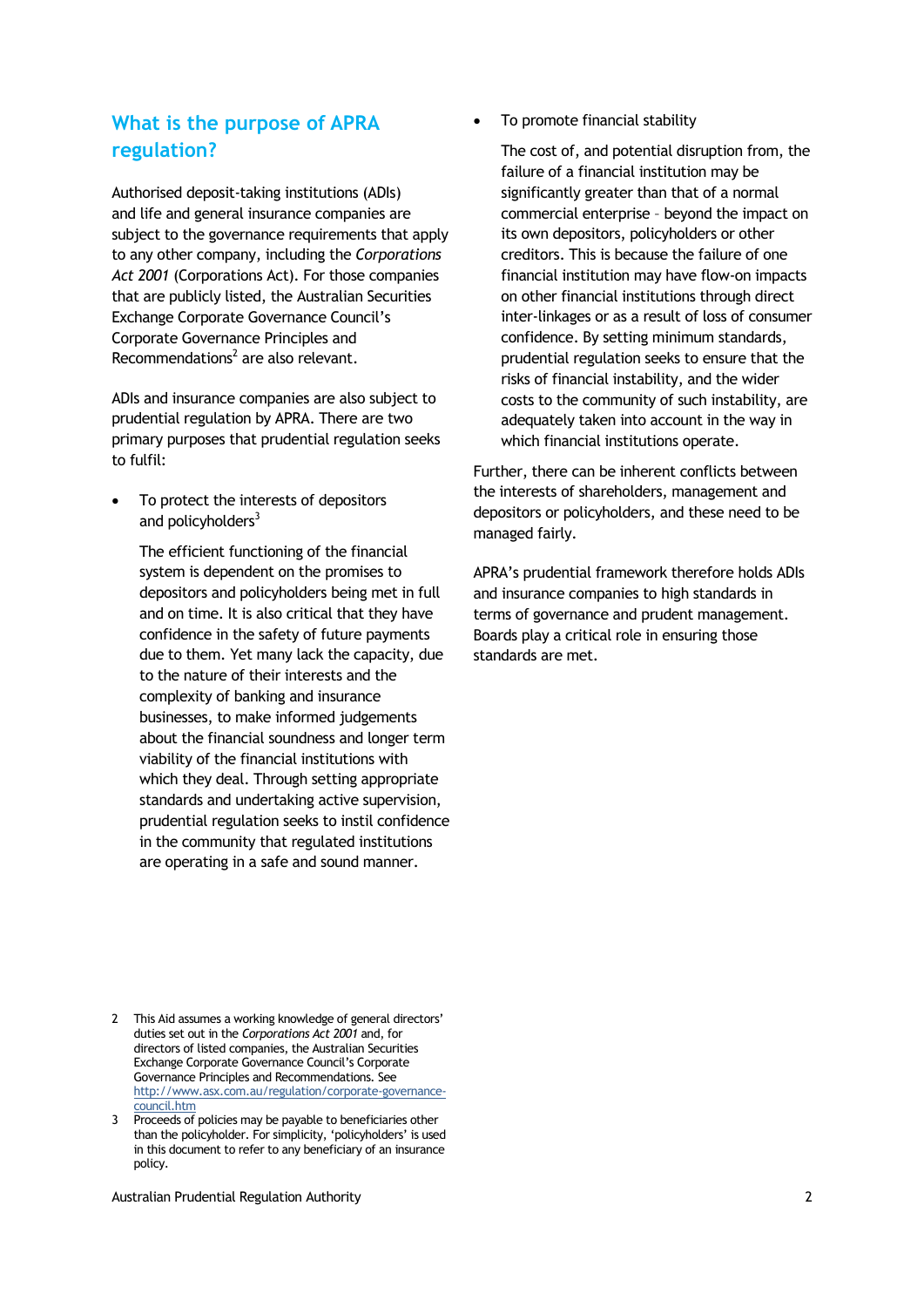### **What is the applicable legal framework?**

The prudential framework for regulated entities is set out in a three-tiered framework of legislation, prudential standards and prudential practice guides.

There are two general pieces of legislation on which APRA's activities are based:

- the *Australian Prudential Regulation Authority Act 1998* (APRA Act) sets out APRA's broad objectives and powers; and
- the *Financial Sector (Collection of Data) Act 2001* deals specifically with APRA's powers to collect a range of financial and other data from regulated institutions.

Under the APRA Act, APRA's purposes include regulating bodies in the financial sector where the law provides for their prudential regulation. The Act requires APRA to do so while balancing the objectives of financial safety and efficiency, competition, contestability and competitive neutrality, and in balancing those objectives, to promote financial system stability.

In addition, there are key Acts, each specific to an industry sector (referred to collectively as the *Industry Acts* in this Aid):

- for ADIs, the *Banking Act 1959* provides for prudential supervision by APRA, and establishes that APRA must exercise its powers and functions for the protection of depositors and for the promotion of financial system stability*;*
- for general insurers, the *Insurance Act 1973* addresses the interests of policyholders by, amongst other things, imposing primary responsibility for protecting the interests of policyholders on th[e directors](http://www.austlii.edu.au/cgi-bin/sinodisp/au/legis/cth/consol_act/ia1973116/s3.html#director) and senior management; and
- for life companies, the *Life Insurance Act 1995* makes it clear that directors owe an explicit duty to take reasonable care, and use due diligence, to see that, in the investment, administration and management of the assets of a statutory fund, the life company gives

priority to the interests of policyholders over interests of shareholders where relevant.

The APRA Act and the Industry Acts give a range of powers to APRA. In particular, they give APRA the power to make prudential standards. Prudential standards have the force of law, and are used by APRA to establish certain minimum financial and operational requirements with which regulated institutions must comply.

APRA has introduced cross-industry prudential standards in areas such as governance and risk management, where the fundamental principles to which regulated institutions should adhere do not materially vary by industry. Some prudential standards, on the other hand, are applicable only to a particular industry sector, reflecting the inherent differences between the respective industries. For example, while each industry sector has to meet minimum capital requirements to be authorised by APRA, the specific requirements are set out in separate capital standards for ADIs, general insurers and life companies respectively, given the different nature of the risks faced by each type of institution.

APRA also develops prudential practice guides to support implementation of the prudential standards. As the name implies, these provide guidance only and do not have the force of law. The guidance is intended to outline APRA's view of how prudential requirements could be met and provide information on good practice within the industry. Regulated institutions are not obliged to adopt the guidance, and are free to demonstrate that the requirements of the prudential standards are otherwise met. Nevertheless, the guides may provide institutions (and their boards) with helpful information on how to meet prudential requirements.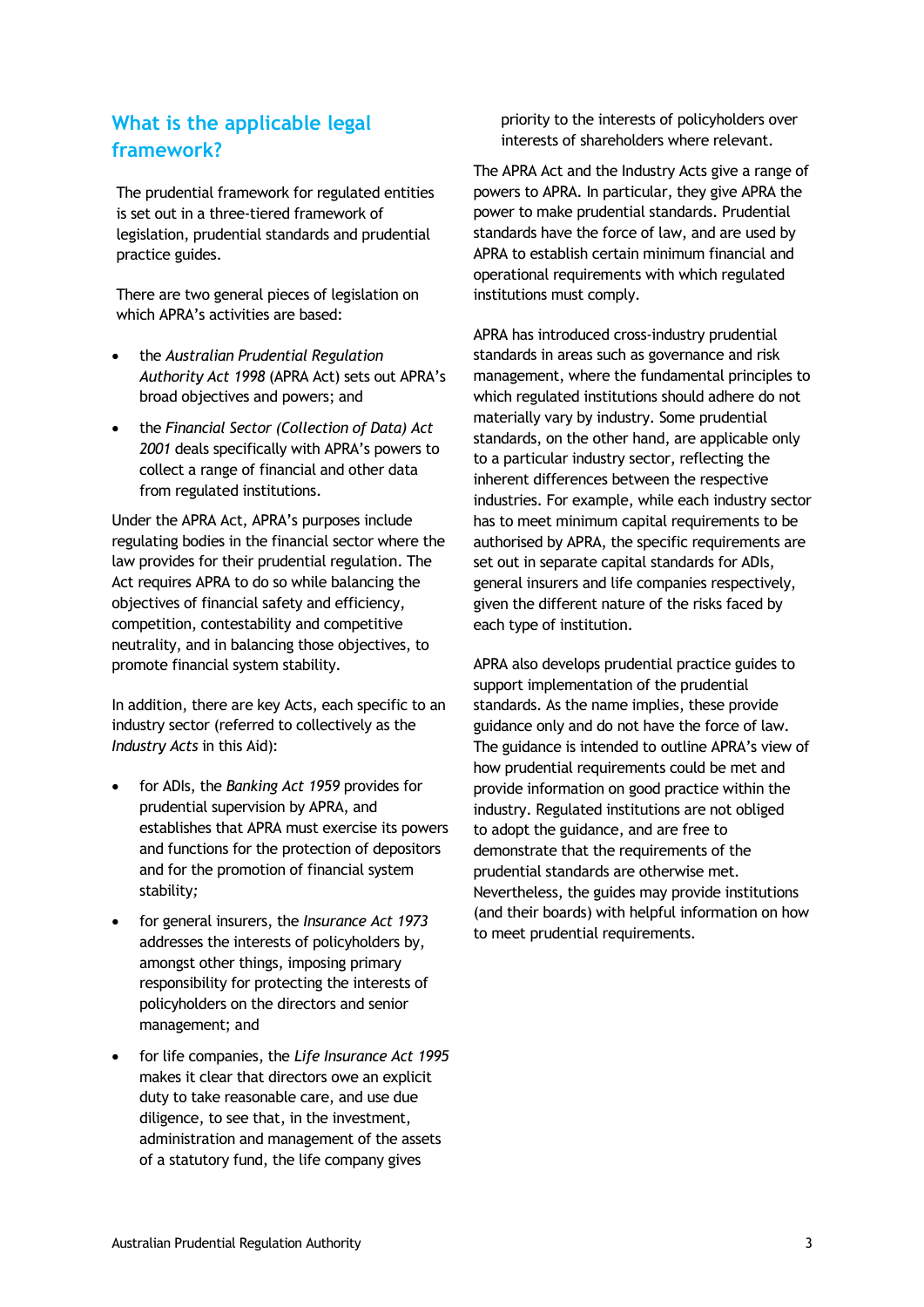## **What role does a board need to play in ensuring compliance with the prudential framework?**

The basic role of a board in meeting APRA's prudential requirements is no different to that of a board in meeting other legal obligations that are placed upon it and the institution for which the board is responsible.

APRA does not expect directors to have a detailed knowledge of each of the relevant laws and prudential standards. It is important, however, that the board satisfies itself that the institution and its management have effective processes and procedures in place to meet APRA's prudential requirements, including those that are specific to the board. It is also important that the board satisfies itself that any breaches of the requirements will be promptly identified and reported to it, and to APRA, as appropriate.

The prudential standards will sometimes set down quite particular responsibilities for the board. For example, the board may be assigned specific responsibility for a matter. This means that the board is expected to be ultimately and finally accountable, and to remain in a position so as to be able to justify the actions and decisions of the institution in relation to that matter. In other cases, the standards may require the board to ensure that a particular matter is addressed or action taken. This means that the board should take all reasonable steps and make all appropriate enquiries so that the board can determine, to the best of its knowledge, that the stated matter has been properly addressed. At other times, the standards may provide for the board to set, approve or review a policy or oversee particular work undertaken by management.

# **What are the key areas where APRA's prudential standards impose requirements on boards?**

Adequate financial strength, robust risk management, and sound governance are critical to ensuring the promises made to depositors and policyholders are met within a safe, efficient and competitive financial system. Robust risk management – which incorporates both a framework for risk measurement and controls and a healthy risk culture – helps reduce the likelihood of a damaging incident or ill-conceived business strategy that might impair the financial health of a regulated institution. Adequate financial strength ensures that, when unexpected losses are incurred, the institution has the financial capacity and resilience to continue without its ability to meet its promises to depositors or policyholders being questioned. Sound governance provides oversight of these critical aspects of an institution's operations, and ensures they are maintained in the face of ever-changing strategic, competitive and environmental pressures.

APRA's general philosophy is to allow regulated institutions the freedom to conduct their affairs as they see fit, provided they can demonstrate sound governance arrangements, robust risk management capabilities, and adequate financial strength. Unsurprisingly, therefore, the prudential standards give considerable attention to governance, risk management and financial management, including capital adequacy, and in particular the role of the board in each of these areas.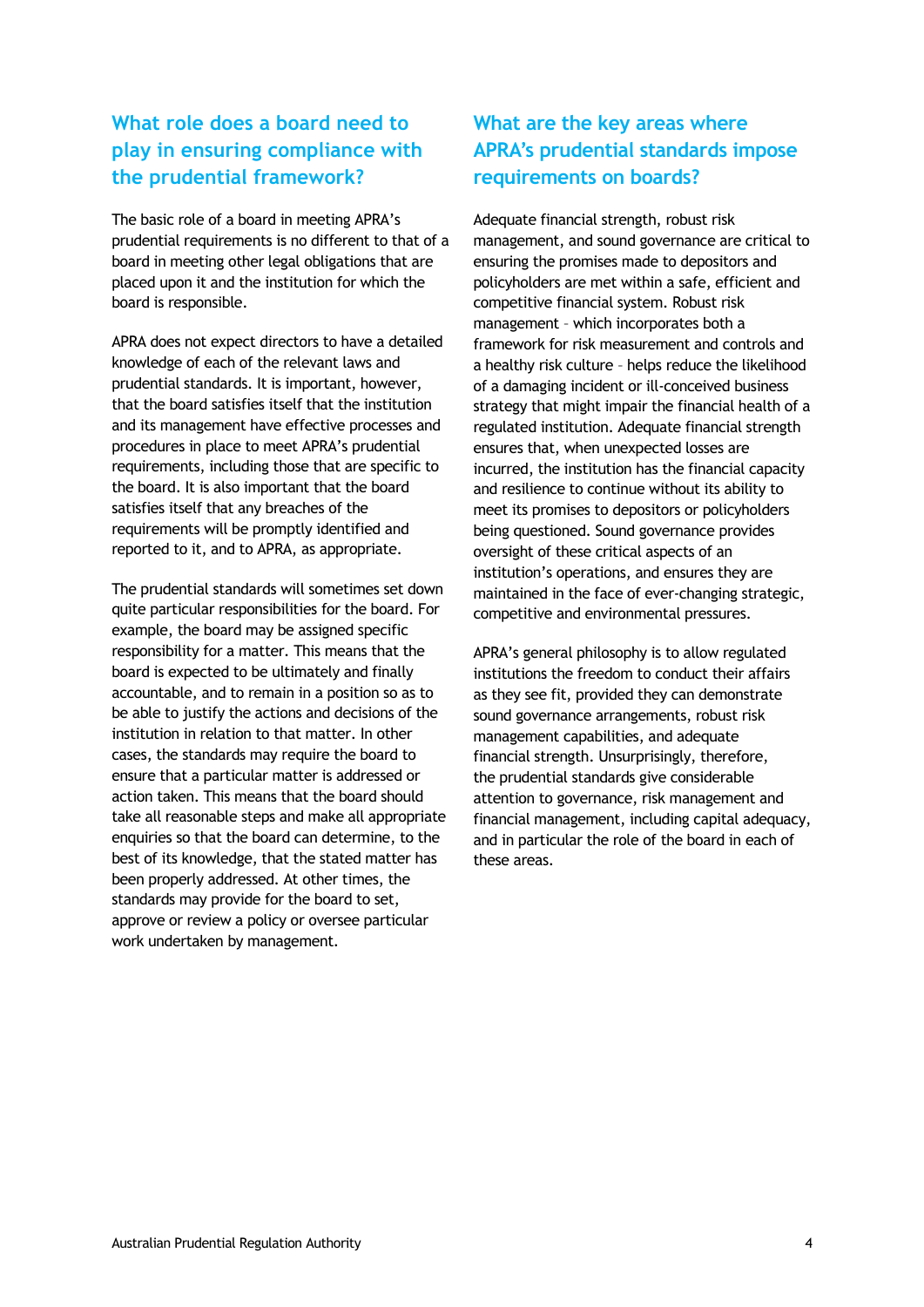#### **Governance**

Good governance is critical to the long-term viability of any company. APRA's prudential standards require that regulated institutions have a rigorous governance framework, founded on the premise that a well-governed institution is an important source of protection for the interests of depositors and policyholders. Prudential standards cover the following in particular:

- composition of the board (including board renewal);
- conflicts of interest;
- fitness and propriety; and
- remuneration of senior management and other key staff.

They also cover matters such as board committee composition, and board performance.

Within a group of companies, there can be more than one APRA-regulated institution. Sometimes these will be in the same industry segment (e.g. general insurance), and sometimes they will straddle more than one industry segment (e.g. banking and life insurance). In such cases, a subsidiary within a broader financial group is often asked to work with group policies, and align themselves with other operational processes, from their parent company. APRA acknowledges this can be entirely appropriate, and indeed may add strength to the oversight and control framework. The board of an APRA-regulated institution that is asked to adopt a group policy cannot abrogate its regulatory responsibilities. It must still satisfy itself that the group's policy is 'fit for purpose', i.e. it is appropriate for the institution and will meet all regulatory requirements for that institution.

#### **Risk Management**

Significant financial and other risks are inherent in the business models of financial institutions. Robust risk management therefore lies at the heart of the prudent management of an APRAregulated institution. APRA's prudential standards expect that the nature of all the institution's material activities and risks are known and wellunderstood, and that there are robust structures for the management and reporting of those risks.

The prudential standards make it clear that the board must oversee, and is ultimately responsible for, the establishment and maintenance of an effective risk management framework.<sup>4</sup> The board is expected to provide clear direction and leadership for the institution in its approach to risk management. Amongst other things, this includes setting a clearly articulated risk appetite<sup>5</sup> so that the boundaries within which management may operate are clear. It also involves overseeing the implementation and ongoing operation of a robust and effective risk management strategy that seeks to ensure the institution remains within that appetite.

No control framework will be truly effective if an institution's culture is not appropriately aligned to it. The board therefore has a very important task in this respect: it needs to form a view of the risk culture<sup>6</sup> in the institution, and the extent to which that culture supports the ability of the institution to operate consistently within its risk appetite, identify any desirable changes to the risk culture and ensure the institution takes steps to address those changes.

- 4 APRA defines the risk management framework as 'the totality of systems, structures, policies, processes and people within an APRA-regulated institution that identify, measure, evaluate, monitor, report and control or mitigate all internal and external sources of material risk'.
- 5 The risk appetite is captured in a formal risk appetite statement. Amongst other things, this must convey the degree of risk that the institution is prepared to accept in pursuit of its strategic objectives and business plan, giving consideration to the interests of depositors and/or policyholders.
- 6 Risk culture refers to 'the norms of behaviour for individuals and groups within an organisation that determine the collective ability to identify, understand, openly discuss and act on the organisation's current and future risks.' Institute of International Finance (2009) "*Reform in the Financial Services Industry: Strengthening Practices for a More Stable System*".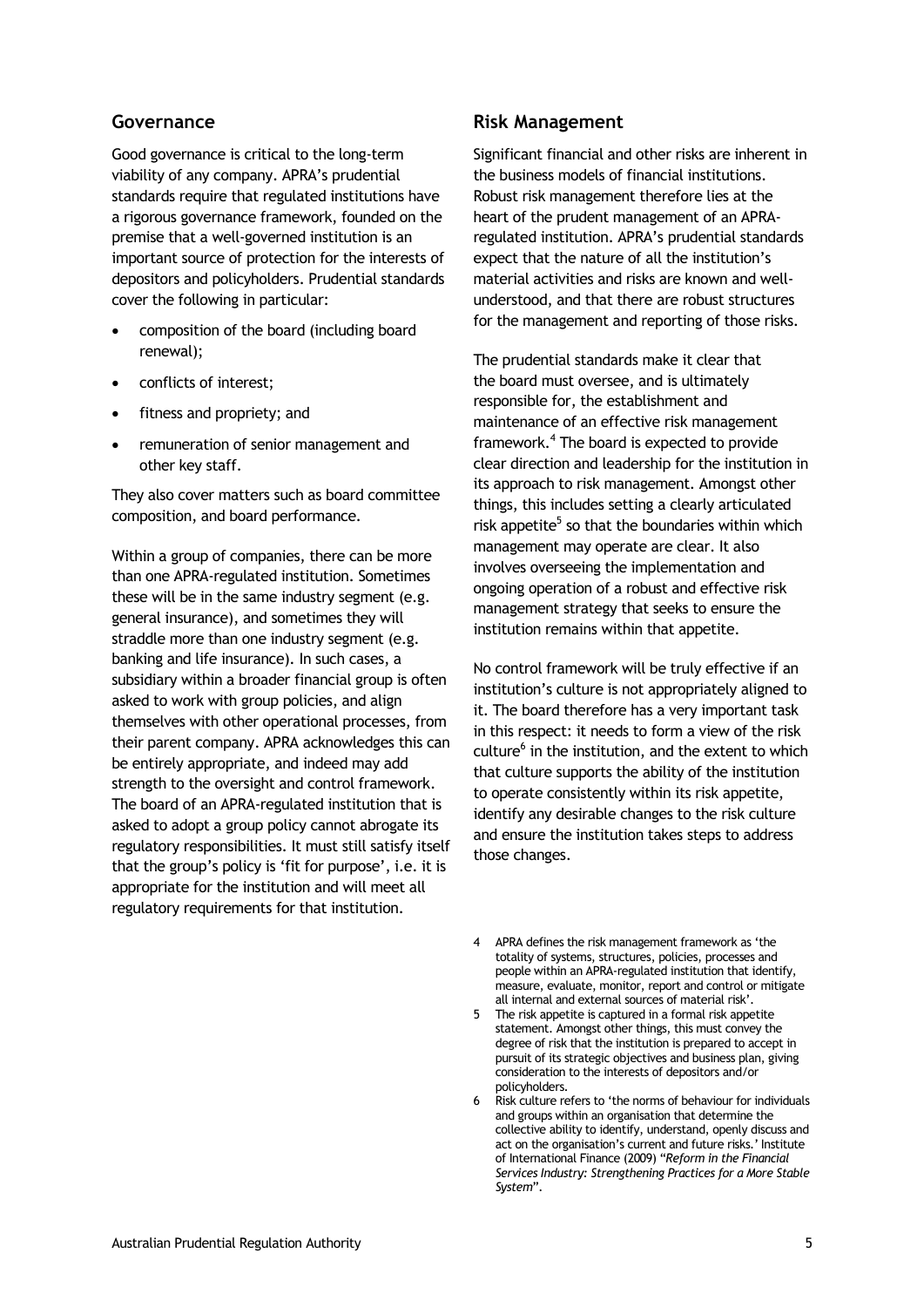#### **Financial Strength**

For the reasons noted earlier, adequate financial strength and sound financial management are fundamental to the ongoing health of an ADI or insurance company. In particular, it is vital that adequate capital is maintained against the risks associated with its activities and that the minimum requirements in this respect as set down in the prudential standards are met. The board is responsible for ensuring that appropriate financial and capital management policies are established, and for effective oversight of management's implementation of these policies.

As an example, under the prudential standards capital is managed in a formal sense through the Internal Capital Adequacy Assessment Process (ICAAP). Through the ICAAP, the board sets the capital management strategy and key capital targets. In doing this, the board is expected to satisfy itself that the institution's capital targets are consistent with its risk appetite, including its tolerance for potential breaches of regulatory capital requirements, and to have a robust understanding of how the institution's balance sheet would respond to various stresses.

The board is expected to be actively engaged in the development, finalisation and review of the ICAAP and to be in a position to robustly challenge the assumptions and methodologies behind the ICAAP and the associated documentation. However, management – supported by external advice if needed - would normally provide all the analysis and support needed by the board.

An institution's ICAAP must be approved by the board whenever significant changes are made. The board is also expected to oversee the ongoing implementation of the ICAAP, and satisfy itself that the necessary supporting processes are established and operating effectively.

#### **What sort of engagement does APRA expect to have with boards?**

APRA interacts with regulated institutions at various levels and with varying frequencies. For many institutions, APRA will look to meet with the board at least once a year. For larger institutions, this will often be supplemented with additional discussions with the chair of the board and/or the chairs of the audit and risk committees. These meetings provide an opportunity for directors to hear directly from APRA about its views on the risk profile of the institution and for APRA to better understand the board's thinking, priorities and approach. They also afford the board an opportunity to raise matters directly with APRA.

APRA seeks to have an open and constructive relationship with the board. It also seeks the board's assistance in ensuring management maintain an open and candid relationship with APRA and that information of prudential concern is promptly communicated. Certain individuals (such as auditors and actuaries) also have statutory obligations to report information to APRA in some circumstances.

APRA seeks to work with the boards and management of institutions as they take appropriate steps to address issues, rather than to use its formal enforcement powers. Accordingly, when APRA makes supervisory interventions they are proportionate to the outcomes desired and may range from making recommendations or suggestions through to imposing requirements or taking enforcement action when issues are more serious or not being adequately addressed in a timely manner.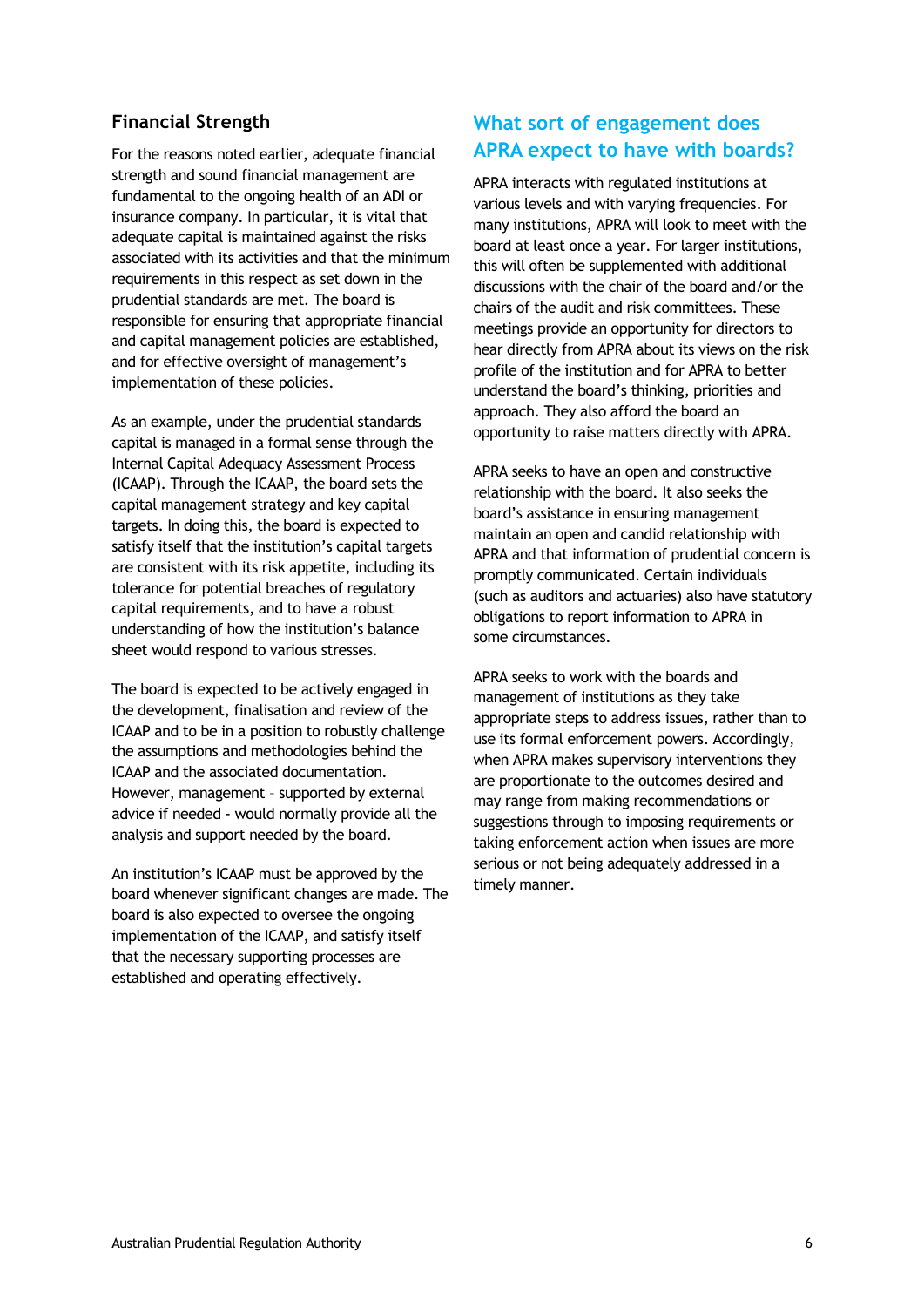As APRA undertakes its prudential activities – particularly those that involve having supervisors spending time on-site within a regulated institution – it will often send a written report outlining the findings of the review to the institution. Depending on the nature of the findings these may be sent to the Chairman or the Chief Executive, but regardless it is expected that the reports would be tabled at the next available board meeting so that the board is aware of the issues raised. The board should pay particular attention to any requirements set down by APRA in these reports. There typically will be various other formal communications with an institution, and the Chief Executive Officer is expected to exercise discretion in deciding which of these will be referred to the board.

As with legal requirements more generally, boards are expected to satisfy themselves that appropriate processes are in place to respond to issues raised by APRA, and that where remedial action is needed it is undertaken in a timely manner.